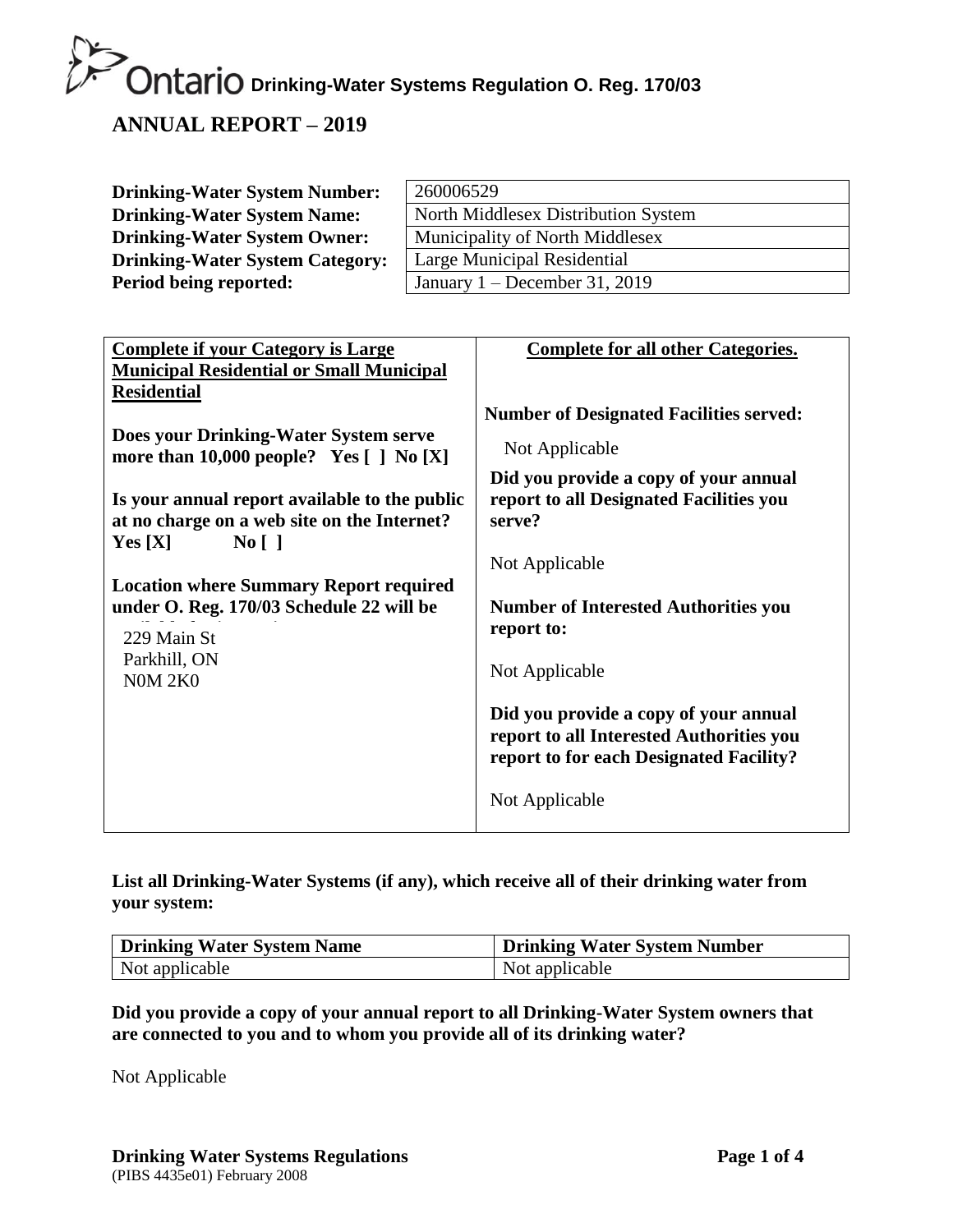# **Drinking-Water Systems Regulation O. Reg. 170/03**

**Indicate how you notified system users that your annual report is available, and is free of charge.** 

- **[X] Public access/notice via the web**
- **[X] Public access/notice via Government Office-Water Department Office**
- **[ ] Public access/notice via a newspaper**
- **[X] Public access/notice via Public Request**
- **[ ] Public access/notice via a Public Library**
- **[** ] Public access/notice via other method

### **Describe your Drinking-Water System**

The North Middlesex Distribution System provides drinking water to consumers within the Municipality of North Middlesex. The North Middlesex Distribution System purchases potable water from the Lake Huron Primary Water Supply System; water can enter the North Middlesex Distribution System from five points along the Lake Huron Primary Water Supply System main transmission line. The North Middlesex Distribution System is comprised of two water reservoirs, two booster pump stations, two booster pumps located in the Lake Huron Primary Water Supply System's Mc Gillivray Booster Station, multiple water-mains and other water main appurtenances such as valves, hydrants, air release chambers and pressure reducing and sustaining chambers. The North Middlesex Distribution System is connected to the East Lambton Shores Distribution System (Thedford) and the Lucan Biddulph Distribution System (Lucan). The East Lambton Shores Distribution System connection can supply water to a section of the North Middlesex Distribution System if necessary or in an emergency situation. The East Lambton Shores Distribution System (Thedford) is located in the Municipality of Lambton Shores and is operated by Jacobs Engineering Group Inc. The Lucan Biddulph Distribution System (Lucan) operated by the Township of Lucan Biddulph supplies water to the hamlet of Clandeboye located in the Municipality of North Middlesex. The East Lambton Shores Distribution System and the Lucan Biddulph Distribution System receive potable water from the Lake Huron Primary Water Supply System. The Municipality of North Middlesex reports annually to the Lake Huron Water Supply System's board.

### **List all water treatment chemicals used over this reporting period**

Not applicable

### **Were any significant expenses incurred to?**

- **[X]** Install required equipment
- **[X]** Repair required equipment
- **[X]** Replace required equipment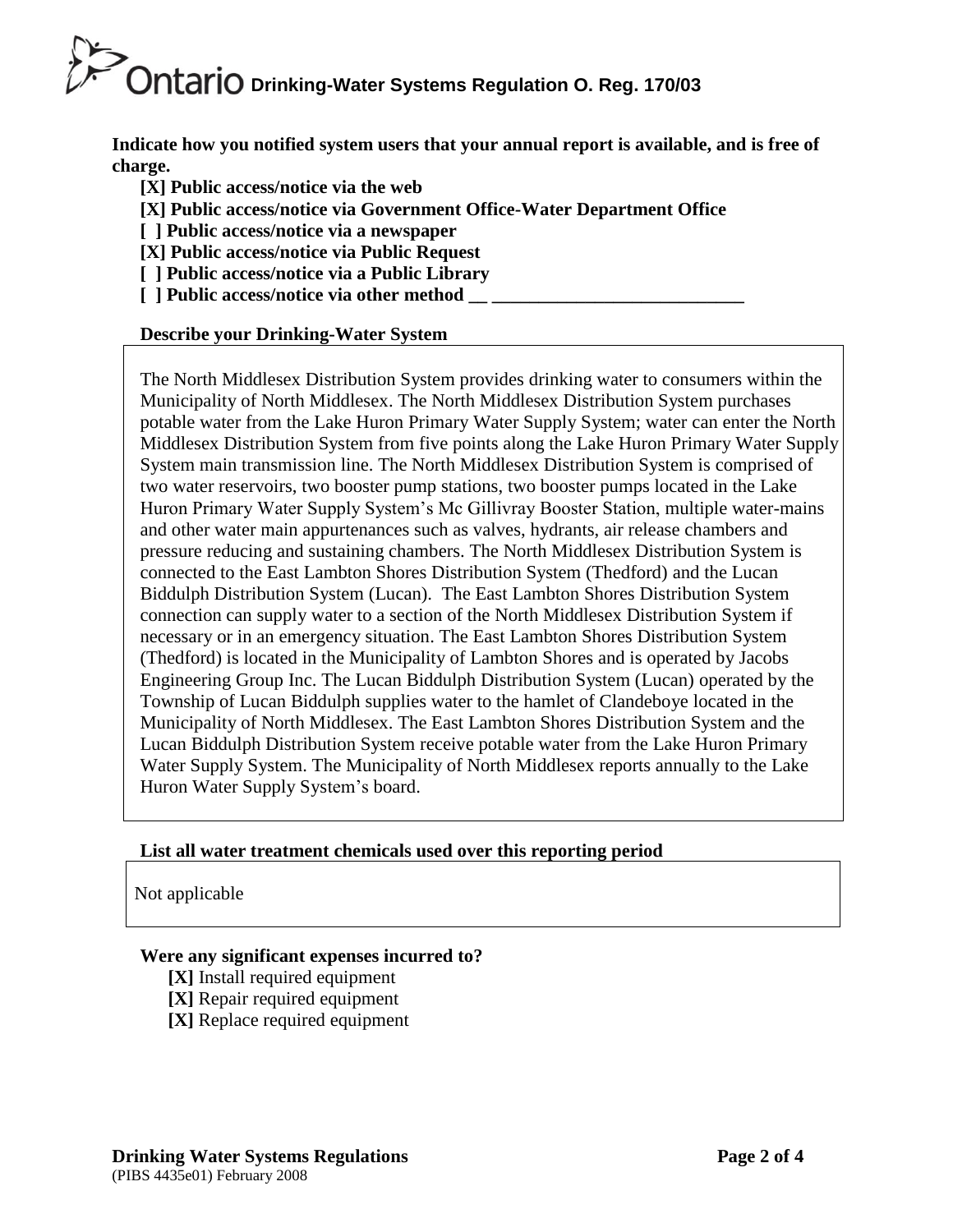## **CONTARTIO Drinking-Water Systems Regulation O. Reg. 170/03**

| Prease provide a brief description and a breakdown of monetary expenses incurred |               |
|----------------------------------------------------------------------------------|---------------|
| <b>Security System Installation</b>                                              | 2,500<br>S    |
| <b>Pressure Reducing Valve</b>                                                   | 7,189<br>S    |
| Equipment & System Repair Parts                                                  | 20,500<br>\$. |
| Alternate Supply of Potable Water                                                | \$135,000     |
| Studies: Water Loss & Pressure Monitoring                                        | 39,534        |
|                                                                                  |               |
| <b>TOTAL</b>                                                                     | \$204,723     |

### **Please provide a brief description and a breakdown of monetary expenses incurred**

**Provide details on the notices submitted in accordance with subsection 18(1) of the Safe Drinking-Water Act or section 16-4 of Schedule 16 of O.Reg.170/03 and reported to Spills Action Centre –** 

| <b>Incident</b> | <b>Parameter</b>      | <b>Result</b> | Unit of        | <b>Corrective Action</b>            | Corrective      |
|-----------------|-----------------------|---------------|----------------|-------------------------------------|-----------------|
| Date            |                       |               | <b>Measure</b> |                                     | <b>Action</b>   |
|                 |                       |               |                |                                     | Date            |
| AWQI#           | <b>Total Coliform</b> |               | $cfu/100$ mL   | Flushed line and re-                | <b>July 16,</b> |
| 146317          | Count                 |               |                | sampled from the site of            | 2019            |
| Issued:         |                       |               |                | the adverse plus upstream           |                 |
| <b>July 11,</b> |                       |               |                | & downstream locations              |                 |
| 2019            |                       |               |                | on July $11^{th}$ & $12^{th}$ 2019. |                 |
|                 |                       |               |                | Resample results were               |                 |
|                 |                       |               |                | compliant with zero total           |                 |
|                 |                       |               |                | coliform & zero E.                  |                 |
|                 |                       |               |                | $\frac{\text{coli}}{100}$ ml        |                 |

**Microbiological testing done under the Schedule 10, 11 or 12 of Regulation 170/03, during this reporting period.**

|                     | <b>Number</b>  | Range of         | Range of $\vert$ . | <b>Number</b>  | <b>Range of HPC Results</b> |
|---------------------|----------------|------------------|--------------------|----------------|-----------------------------|
|                     | of             | <b>E.Coli Or</b> | <b>Total</b>       | of HPC         | $(min #)$ - $(max #)$       |
|                     | <b>Samples</b> | Fecal            | Coliform           | <b>Samples</b> |                             |
|                     |                | <b>Results</b>   | <b>Results</b>     |                |                             |
|                     |                | $(min#)-$        | $(min#)-$          |                |                             |
|                     |                | (max H)          | (max H)            |                |                             |
| <b>Distribution</b> | 252            | $0 - 0$          | $0 - 1$            | 85             | $<10-130$                   |

**Operational testing done under Schedule 7, 8 or 9 of Regulation 170/03 during the period covered by this Annual Report.**

|                                                                                   | Grab<br><b>Samples</b> | Number of   Range of Results<br>$(min #)$ - $(max #)$ | <b>NOTE:</b> For continuous<br>monitors use 8760 as the<br>number of samples. |  |  |
|-----------------------------------------------------------------------------------|------------------------|-------------------------------------------------------|-------------------------------------------------------------------------------|--|--|
| Chlorine                                                                          | 618                    | $0.5 - 1.9$                                           |                                                                               |  |  |
| <b>NOTE:</b> Record the unit of measure if it is <b>not</b> milligrams per litre. |                        |                                                       |                                                                               |  |  |